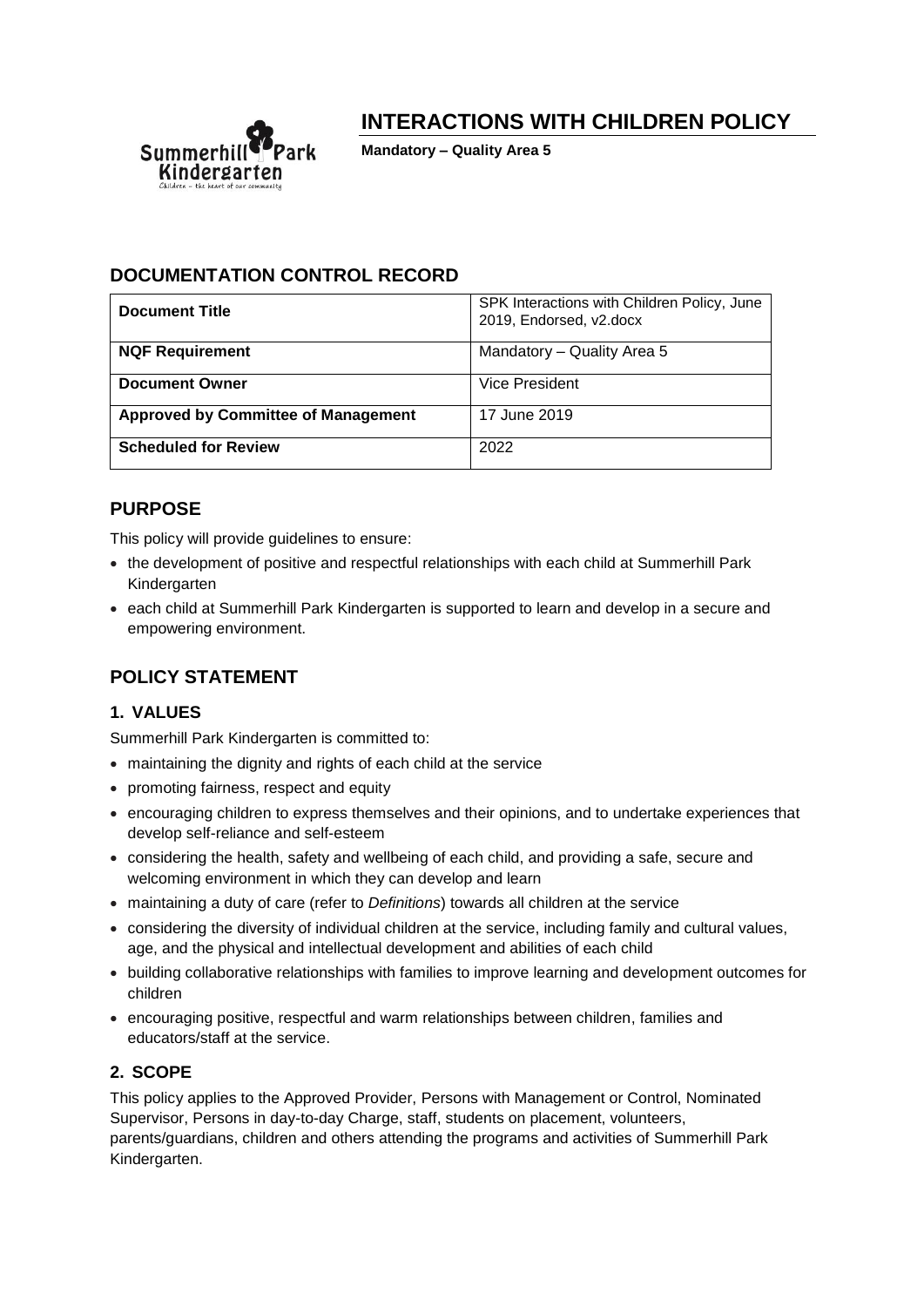### **3. BACKGROUND AND LEGISLATION**

#### **Background**

The United Nations Convention on the Rights of the Child is founded on respect for the dignity and worth of each individual, regardless of race, colour, gender, language, religion, opinions, wealth, birth status or ability. When children experience nurturing and respectful reciprocal relationships with educators, they develop an understanding of themselves as competent, capable and respected. Relationships are the foundation for the construction of identity, and help shape children's thinking about who they are, how they belong and what influences them [*Early Years Learning Framework*, p. 20; *Framework for School Age Care*, p. 19].

'Constructive everyday interactions and shared learning opportunities form the basis of equitable, respectful and reciprocal relationships between educators and children. Educators who are actively engaged in children's learning and share decision-making with them, use their everyday interactions during play, routines and ongoing projects to stimulate children's thinking, and to enrich their learning. These relationships provide a solid foundation from which to guide and support children as they develop the self-confidence and skills to manage their own behaviour, make decisions and relate positively and effectively to others.' (*Guide to National Quality Framework* – refer to Sources

Child Safe Standard 7 requires services to have strategies to promote the participation and empowerment of children. When children feel respected and valued, they are much more likely to speak up about issues of safety and wellbeing. Enabling and promoting the participation of children within a service has multiple benefits in addition to enhancing the safety of children, including demonstrating a commitment to upholding the rights of children, checking that what the service is doing is what children want and building the communication and leadership skills of children.

In developing an *Interactions with Children Policy*, early childhood education and care services must review and reflect on the philosophy, beliefs and values of the service, particularly with regard to the relationships with children. The development of this policy should also be informed by the service's *Code of Conduct Policy.*

#### **Legislation and standards**

Relevant legislation and standards include but are not limited to:

- *Charter of Human Rights and Responsibilities Act 2006* (Vic)
- *Children, Youth and Families Act 2005* (Vic)
- *Child Wellbeing and Safety Act 2005* (Vic)
- *Child Wellbeing and Safety Amendment (Child Safe Standards) Act 2015* (Vic)
- *Disability Discrimination Act 1992* (Cth)
- *Education and Care Services National Law Act 2010*
- *Education and Care Services National Regulations 2011*
- *Equal Opportunity Act 2010* (Vic)
- *National Quality Standard*, Quality Area 5: Relationships with Children

#### **4. DEFINITIONS**

The terms defined in this section relate specifically to this policy. For commonly used terms e.g. Approved Provider, Nominated Supervisor, Regulatory Authority etc. refer to the *General Definitions* section of this manual.

**Adequate supervision:** entails all children (individuals and groups) in all areas of the service, being in sight and/or hearing of an educator at all times including during toileting, sleep, rest and transition routines. Services are required to comply with the legislative requirements for educator-to-child ratios at all times. Supervision contributes to protecting children from hazards that may emerge in play, including hazards created by the equipment used.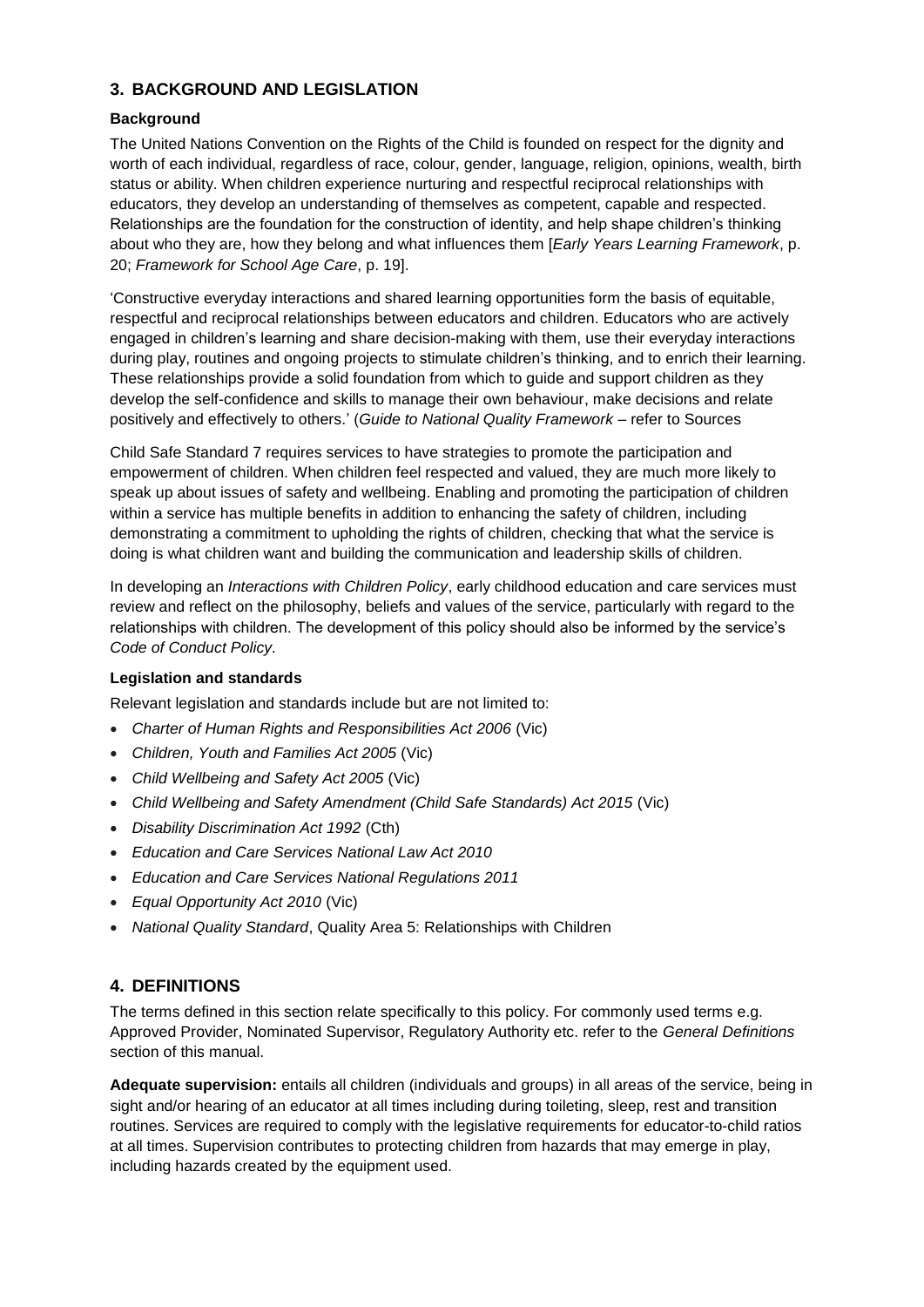Adequate supervision refers to constant, active and diligent supervision of every child at the service. Adequate supervision requires that educators are always in a position to observe each child, respond to individual needs and immediately intervene if necessary. Variables affecting supervision levels include:

- number, age and abilities of children
- number and positioning of educators
- current activity of each child
- areas in which the children are engaged in an activity (visibility and accessibility)
- developmental profile of each child and of the group of children
- experience, knowledge and skill of each educator
- need for educators to move between areas (effective communication strategies).

**Behaviour guidance plan:** A plan that documents strategies to assist an educator in guiding a child with diagnosed behavioural difficulties or challenging behaviours to self-manage his/her behaviour. The plan is developed in consultation with the Nominated Supervisor, educators, parents/guardians and families, and other professional support agencies as applicable.

#### **Challenging behaviour:** Behaviour that:

- disrupts others or causes disputes between children, but which is part of normal social development
- infringes on the rights of others
- causes harm or risk to the child, other children, adults or living things
- is destructive to the environment and/or equipment
- inhibits the child's learning and relationship with others
- is inappropriate relative to the child's developmental age and background.

**Notifiable complaints:** The Regulatory Authority is required to be notified of a complaint that alleges:

- a serious incident has occurred or is occurring while a child is being educated and cared for by a service
- the National Law and/or National Regulations have been contravened

Complaints of this nature must be reported by the Approved Provider to the Regulatory Authority within 24 hours of the complaint being made (Section 174(2)(b), Regulation 176(2)(b)). If the Approved Provider is unsure whether the matter is a notifiable complaint, it is good practice to contact DET for confirmation.

Notification of complaints must be submitted within 24 hours through either the NQA IT System portal: [http://www.acecqa.gov.au](http://www.acecqa.gov.au/) or where this is not possible, the Regulatory Authority must be contacted directly.

**Inclusion Support Program:** Funded by the Commonwealth Government to assists services to build their capacity and capability to include children with additional needs in mainstream services; providing them with an opportunity to learn and develop alongside their typically developing peers: <https://www.education.gov.au/>

**Mental health:** In early childhood, a child's mental health is understood as a child's ability to 'experience, regulate and express emotions; form close and secure interpersonal relationships; and explore the environment and learn – all in the context of family, community and cultural expectations for young children. Infant mental health is synonymous with healthy social and emotional development.<https://www.kidsmatter.edu.au/>

**Preschool Field Officer (PSFO) Program:** The role of the PSFO Program is to support the access and participation of children with additional needs in preschool: [http://www.education.vic.gov.au.](http://www.education.vic.gov.au/Pages/default.aspx)

**Serious incident:** A serious incident (regulation 12) is defined as any of the following: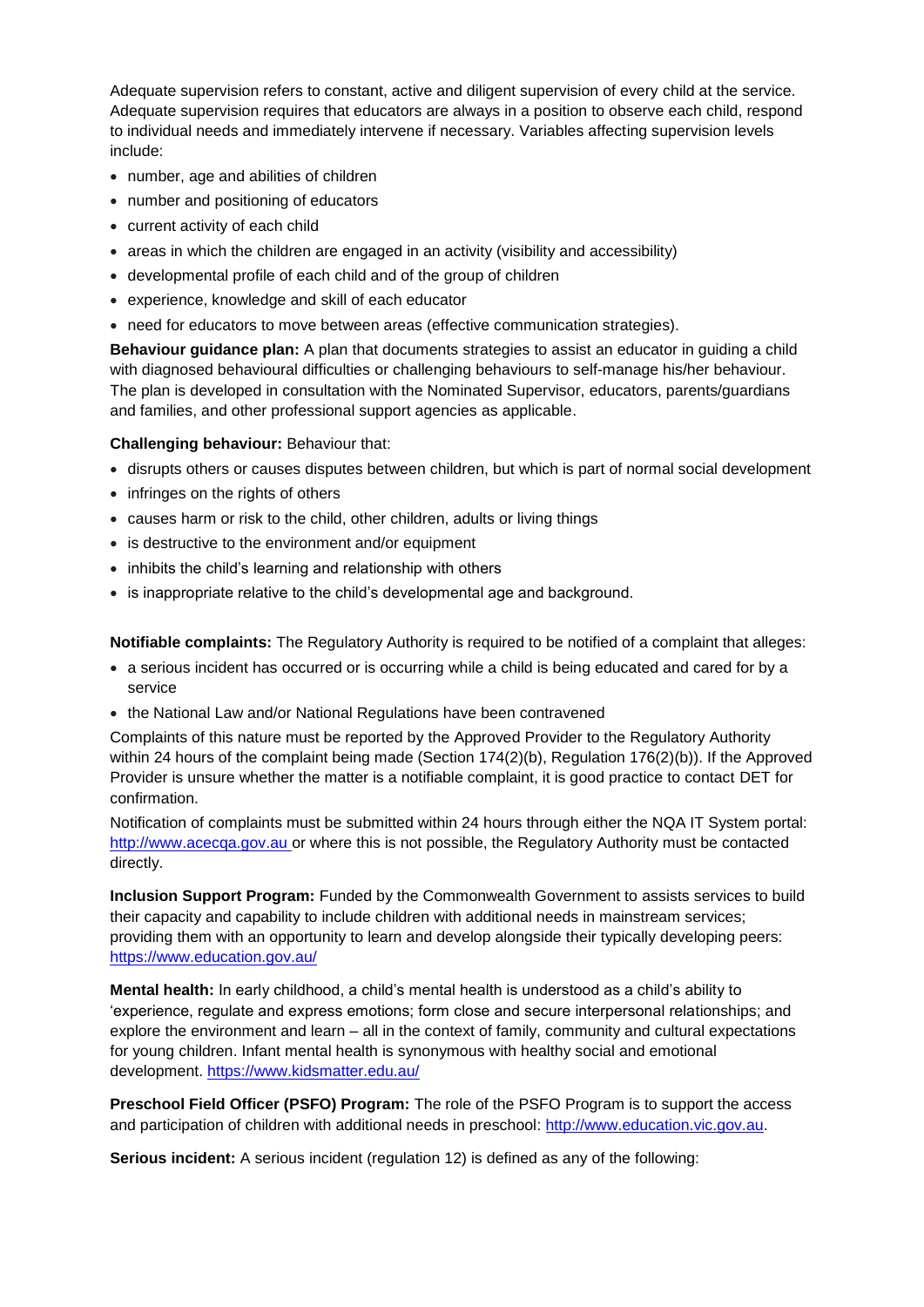- the death of a child while being educated and cared for at the service or following an incident at the service
- any incident involving serious injury or trauma while the child is being educated and cared for, which
	- a reasonable person would consider required urgent medical attention from a registered medical practitioner; or
	- the child attended or ought reasonably to have attended a hospital e.g. a broken limb\*
- any incident involving serious illness of a child while that child is being educated and cared for by a service for which the child attended, or ought reasonably to have attended, a hospital e.g. severe asthma attack, seizure or anaphylaxis\*.
	- − \*NOTE: In some cases, (for example rural and remote locations) a General Practitioner conducts consultation from the hospital site. Only treatment related to serious injury or illness or trauma are required to be notified, not other health matters.
- any emergency for which emergency services attended. NOTE: This means an incident, situation or event where there is an imminent or severe risk to the health, safety or wellbeing of a person/s at an education and care service. It does not mean an incident where emergency services attended as a precaution.
- a child appears to be missing or cannot be accounted for at the service
- a child appears to have been taken or removed from the service in a manner that contravenes the National Regulations
- a child was mistakenly locked in or out of the service premises or any part of the premises.

Examples of serious incidents include amputation (e.g. removal of fingers), anaphylactic reaction requiring hospitalisation, asthma requiring hospitalisation, broken bone/fractures, bronchiolitis, burns, diarrhoea requiring hospitalisation, epileptic seizures, head injuries, measles, meningococcal infection, sexual assault, witnessing violence or a frightening event.

If the approved provider is not aware that the incident was serious until sometime after the incident, they must notify the regulatory authority within 24 hours of becoming aware that the incident was serious.

Notifications of serious incidents should be made through the NQA IT System portal [\(http://www.acecqa.gov.au\)](http://www.acecqa.gov.au/). If this is not practicable, the notification can be made initially in whatever way is best in the circumstances.

## **5. SOURCES AND RELATED POLICIES**

#### **Sources**

- *Behaviour guidance practice note series* (DET): [http://www.education.vic.gov.au](http://www.education.vic.gov.au/Pages/default.aspx)
- *Belonging, Being & Becoming – The Early Years Learning Framework for Australia*: <https://www.education.gov.au/>
- Early Childhood Australia Code of Ethics:<http://www.earlychildhoodaustralia.org.au/>
- *Guide to the National Quality Framework*, ACECQA: [www.acecqa.gov.au](http://www.acecqa.gov.au/)
- Inclusion Support Program (ISP), Department of Education and Training: <https://www.education.gov.au/>
- Kids Matter, an Australian mental health and well-being initiative set in primary schools and early childhood education and care services:<https://www.kidsmatter.edu.au/>
- *The Kindergarten Funding Guide* (DET): [http://www.education.vic.gov.au](http://www.education.vic.gov.au/Pages/default.aspx)
- United Nations Convention on the Rights of the Child:<https://www.unicef.org/>
- Victorian Early Years Learning and Development Framework: [http://www.education.vic.gov.au](http://www.education.vic.gov.au/Pages/default.aspx)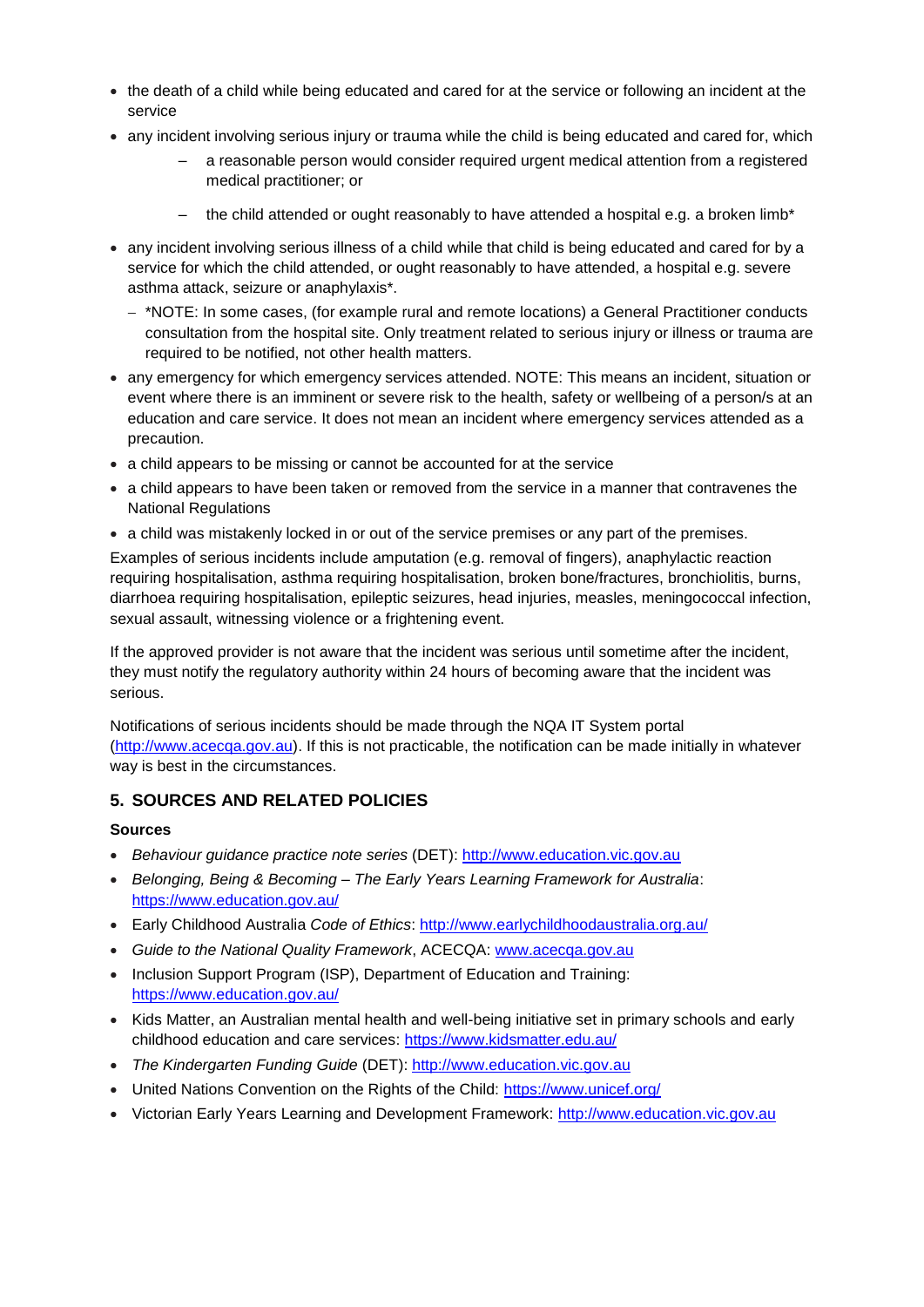#### **Service policies**

- *Child Safe Environment Policy*
- *Code of Conduct Policy*
- *Complaints and Grievances Policy*
- *Curriculum Development Policy*
- *Inclusion and Equity Policy*
- *Occupational Health and Safety Policy*
- *Privacy and Confidentiality Policy*
- *Supervision of Children Policy*

# **PROCEDURES**

#### **The Approved Provider and Persons with Management or Control are responsible for:**

- developing and implementing the *Interactions with Children Policy* in consultation with the Nominated Supervisor, other staff and parents/guardians, and ensuring that it reflects the philosophy, beliefs and values of the service
- ensuring parents/guardians, the Nominated Supervisor and all other staff are provided with a copy of the Interactions with Children policy and comply with its requirements
- ensuring the Nominated Supervisor and all other staff are aware of the service's expectations regarding positive, respectful and appropriate behaviour, and acceptable responses and interactions when working with children and families (refer to *Code of Conduct Policy*)
- ensuring children are adequately supervised (refer to *Definitions*) and that educator-to-child ratios are maintained at all times (refer to *Supervision of Children Policy*)
- ensuring the size and composition of groups is considered to ensure all children are provided with the best opportunities for quality interactions and relationships with each other and with adults at the service (Regulation 156(2)). Smaller group sizes are considered optimal
- ensuring educational programs are delivered in accordance with an approved learning framework, are based on the developmental needs, interests and experiences of each child, and take into account the individual differences of each child (refer to *Inclusion and Equity Policy*)
- ensuring the educational program contributes to the development of children who have a strong sense of wellbeing and identity, and to be connected, confident, involved and effective learners and communicators (Regulation 73) (refer to *Curriculum Development Policy*)
- ensuring that the service provides education and care to children in a way that:
	- − encourages children to express themselves and their opinions
	- − allows children to undertake experiences that develop self-reliance and self-esteem
	- − maintains the dignity and the rights of each child at all times
	- − offers positive guidance and encouragement towards acceptable behaviour
	- − has regard to the cultural and family values, age, and the physical and intellectual development and abilities of each child being educated and cared for (Regulation 155)
- ensure that the service provides children with opportunities to interact and develop positive relationships with each other, and with the staff and volunteers at the service (Regulation 156(1)
- ensuring clear documentation of the assessment and evaluation of each child's:
	- − developmental needs, interests, experiences and program participation
	- − progress against the outcomes of the educational program (Regulation 74) (refer to *Curriculum Development Policy*)
- supporting educators/staff to access resources and gain appropriate training, knowledge and skills for the implementation of this policy, including promoting social, emotional and mental health and wellbeing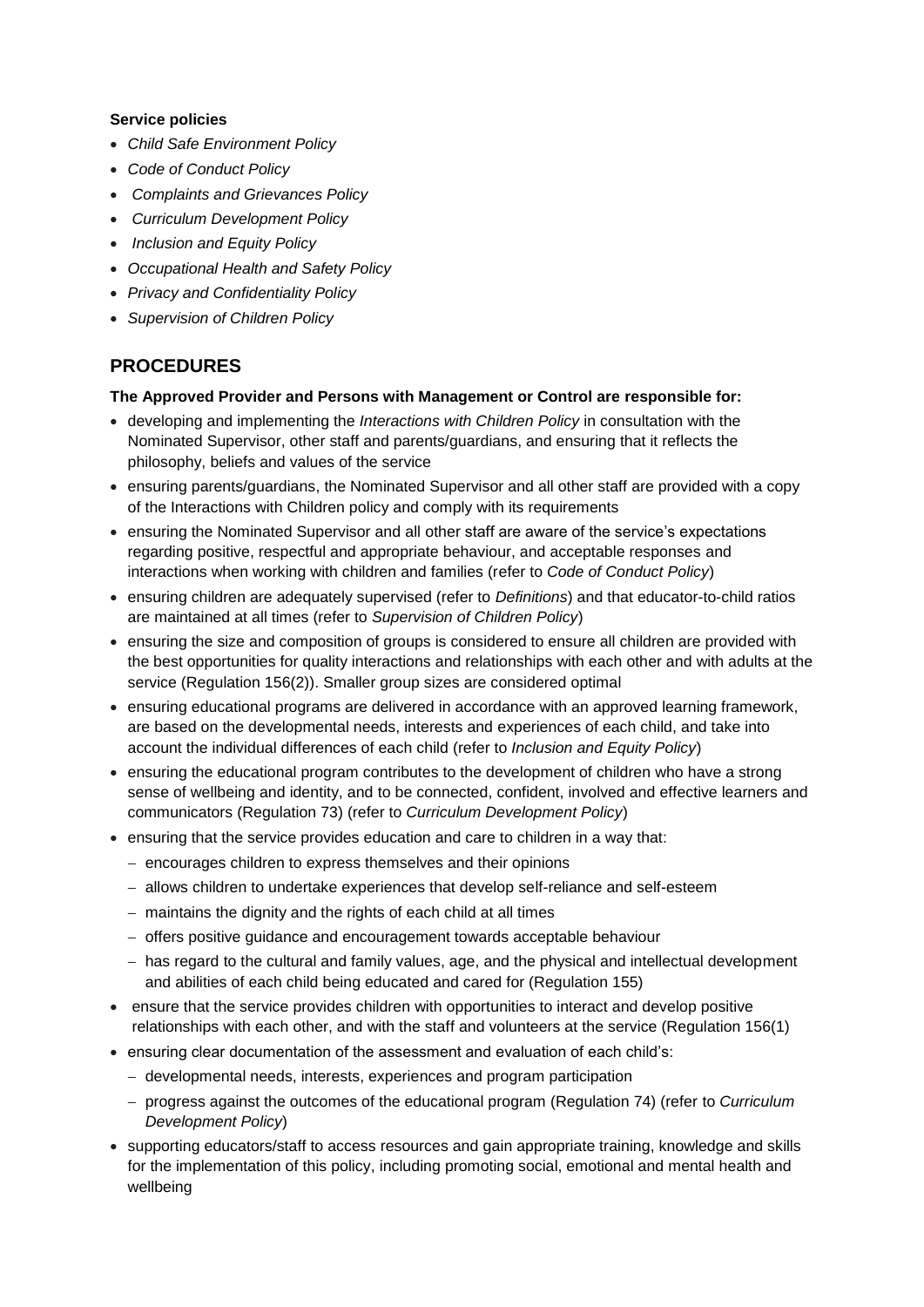- ensuring the environment at the service is safe, secure and free from hazards for children (refer to *Child Safe Environment Policy*, *Occupational Health and Safety Policy* and *Supervision of Children Policy*) and promotes the active participation of every child
- ensuring that the Nominated Supervisor, and all other staff members at the service who work with children are aware that it is an offence to subject a child to any form of corporal punishment, or any discipline that is unreasonable or excessive in the circumstances (National Law: Section 166)
- promoting collaborative relationships between children/families and educators, staff and other professionals, to improve the quality of children's education and care experiences
- referring notifiable complaints (refer to *Definitions*), grievances (refer to *Definitions*) or complaints that are unable to be resolved appropriately and in a timely manner to the Grievances Subcommittee/investigator (refer to *Complaints and Grievances Policy*)
- informing DET, in writing, within 24 hours of receiving a notifiable complaint (refer to *Definitions*) (Section 174(4), Regulation 176(2)(b))
- notifying DET, in writing, within 24 hours of a serious incident (refer to *Definitions*) occurring at the service (Section 174(4), Regulation 176)
- ensuring that where the service has been notified of a court order prohibiting an adult from contacting an enrolled child, such contact does not occur while the child is on the service premises
- ensuring educators and staff use positive and respectful strategies to assist children to manage their own behaviour, and to respond appropriately to conflict and the behaviour of others
- developing links with and referral pathways to services and/or professionals to support children experiencing social, emotional and behavioural difficulties and their families
- ensuring that there is a behaviour guidance plan developed for a child if educators are concerned that the child's behaviour may put the child themselves, other children, educators/ staff and/or others at risk,
- ensuring that parents/guardians and other professionals and support agencies (as appropriate) are consulted if an individual behaviour guidance plan has not resolved the challenging behaviour
- consulting with, and seeking advice from, DET if a suitable and mutually agreeable behaviour guidance plan cannot be developed
- ensuring that additional resources are sourced, if required, to implement a behaviour guidance plan
- ensuring that educators/staff at the service are provided with appropriate training to guide the actions and responses of a child/children with challenging behaviour.
- maintaining confidentiality at all times (refer to Privacy and Confidentiality Policy).

#### **The Nominated Supervisor and Persons in Day to Day Charge are responsible for:**

- implementing the *Interactions with Children Policy* at the service
- ensuring all staff and parents/guardians have access to the *Interactions with Children Policy* and comply with its requirements
- ensuring all staff are aware of the service's expectations regarding positive, respectful and appropriate behaviour, and acceptable responses and reactions when working with children and families (refer to *Code of Conduct Policy*)
- ensuring children are adequately supervised (refer to *Definitions*) and that educator-to-child ratios are maintained at all times (refer to *Supervision of Children Policy*)
- ensuring that the environment is safe, secure and free from hazards (*Child Safe Environment*, *Supervision of Children Policy* and *Occupational Health and Safety Policy*)
- considering the size and composition of groups when planning program timetables to ensure all children are provided with the best opportunities for quality interactions and relationships with each other and with adults at the service. Smaller group sizes are considered optimal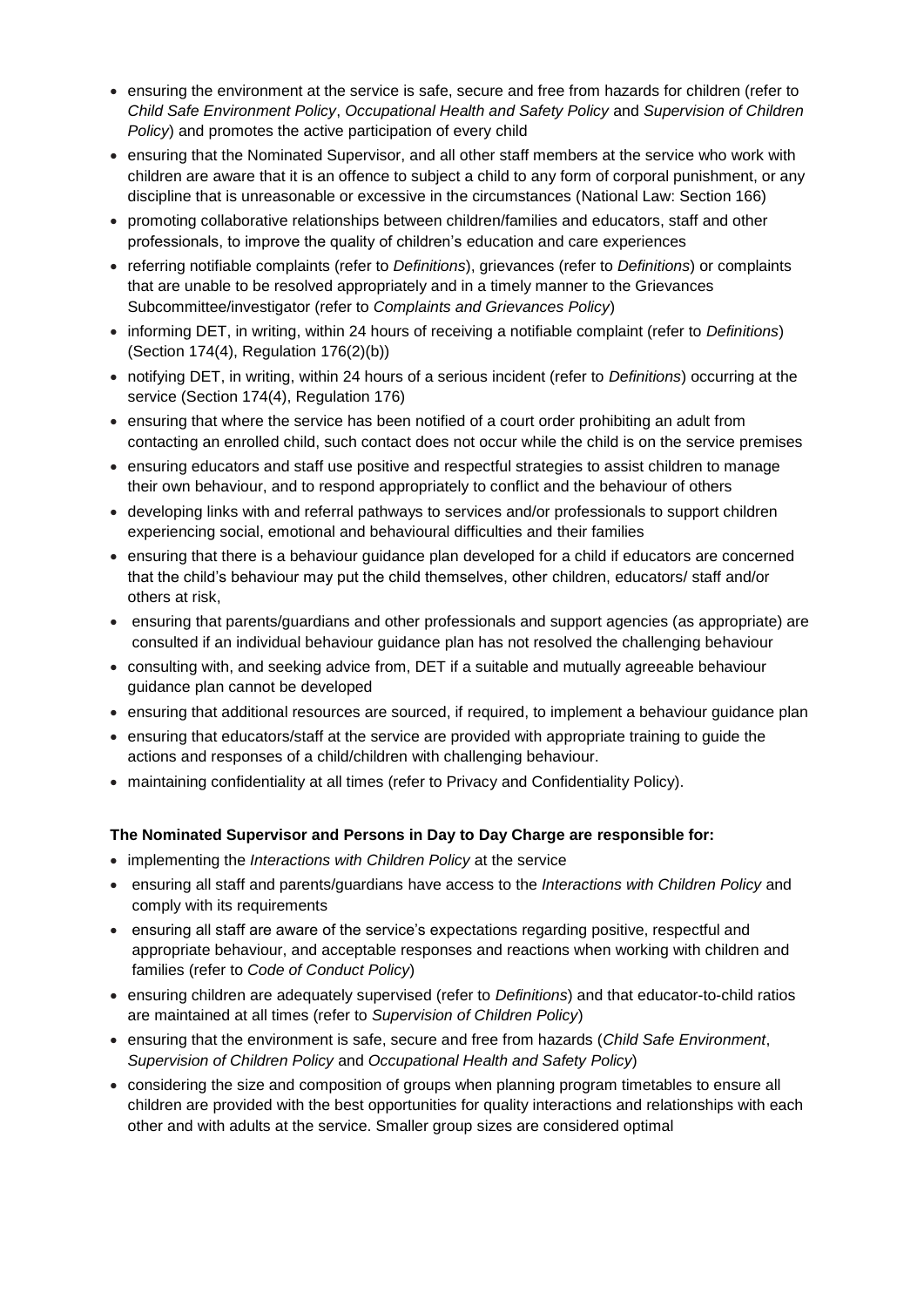- developing and implementing educational programs, in accordance with an approved learning framework, that are based on the developmental needs, interests and experiences of each child, and take into account the individual differences of each child (refer to *Inclusion and Equity Policy*)
- ensuring the educational program contributes to the development of children to have a strong sense of wellbeing and identity, and to be connected, confident, involved and effective learners and communicators (refer to *Curriculum Development Policy*)
- ensuring that educators provide education and care to children in a way that:
	- − encourages children to express themselves and their opinions
	- − allows children to undertake experiences that develop self-reliance and self-esteem
	- − maintains the dignity and the rights of each child at all times
	- − offers positive guidance and encouragement towards acceptable behaviour
	- − has regard to the cultural and family values, age, and the physical and intellectual development and abilities of each child being educated and cared for
- ensuring clear and straightforward documentation of the assessment and evaluation of each child's:
	- − developmental needs, interests, experiences and program participation
	- − progress against the outcomes of the educational program (Regulation 74) (refer to *Curriculum Development Policy*)
- organising appropriate training for all staff to assist with the implementation of this policy
- ensuring all staff members at the service who work with children are aware that it is an offence to subject a child to any form of corporal punishment, or any discipline that is unreasonable or excessive in the circumstances (National Law: Section 166)
- ensuring that procedures are in place for effective daily communication with parents/guardians to share information about children's learning, development, interactions, behaviour and relationships.
- informing the Approved Provider of any notifiable complaints (refer to *Definitions*) or serious incidents (refer to *Definitions*) at the service
- ensuring that where the service has been notified of a court order prohibiting an adult from contacting an enrolled child, such contact does not occur while the child is on the service premises
- ensuring educators and staff use positive and respectful strategies to assist children to manage their own behaviour, and to respond appropriately to conflict and the behaviour of others
- developing the behaviour guidance plan in consultation with the Approved Provider, educators and the parents/guardian of the child and other professionals and services as appropriate
- supporting educators by assessing skills and identifying additional training needs in the area of behaviour guidance
- investigating the availability of extra assistance, financial support or training, by contacting the regional Preschool Field Officer (refer to *Definitions*), specialist children's services officers from DET or other agencies working with the child
- setting clear timelines for review and evaluation of the behaviour guidance plan.
- providing information, ideas and practical strategies to families, educators and staff on a regular basis to promote and support health and wellbeing in the service and at home
- co-operating with other services and/or professionals to support children and their families, where required
- maintaining confidentiality at all times (refer to *Privacy and Confidentiality Policy*).

#### **All other staff are responsible for:**

- assisting with the development and implementation of the *Interactions with Children Policy*, in consultation with the Approved Provider, Nominated Supervisor, parents/guardians and families
- providing access to the *Interactions with Children policy* for parents/guardians and families
- complying with the requirements of the *Interactions with Children Policy*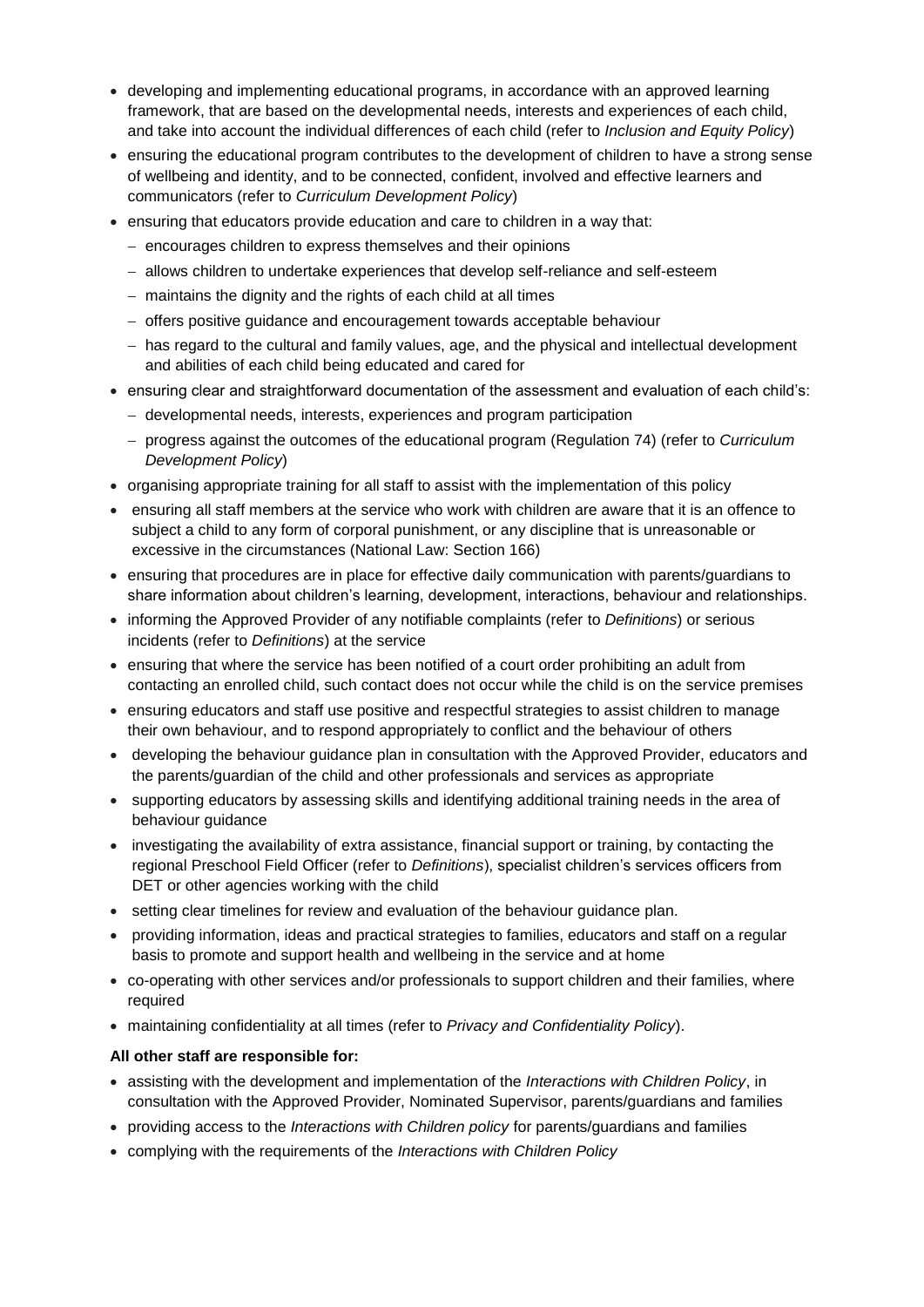- being aware of service expectations regarding positive, respectful and appropriate behaviour, and acceptable responses and reactions when working with children and families (refer to *Code of Conduct Policy*)
- providing adequate supervision of children at all times (refer to *Definitions* and *Supervision of Children Policy*)
- communicating and working collaboratively with parents/guardians and families in relation to their child's learning, development, interactions, behaviour and relationships
- delivering educational programs, in accordance with an approved learning framework, that are based on the developmental needs, interests and experiences of each child, and take into account the individual differences of each child (refer to *Inclusion and Equity Policy*)
- delivering programs that develop a sense of wellbeing and identity, connection to community, and provide skills for lifelong learning in all children (refer to *Curriculum Development Policy*)
- providing education and care to children in a way that:
	- − encourages children to express themselves and their opinions
	- − allows children to undertake experiences that develop self-reliance and self-esteem
	- − maintains the dignity and the rights of each child at all times
	- − offers positive guidance and encouragement towards acceptable behaviour
	- − has regard to the cultural and family values, age, and the physical and intellectual development and abilities of each child being educated and cared for
- developing warm, responsive and trusting relationships with children that promote a sense of security, confidence and inclusion
- supporting each child to develop responsive relationships, and to work and learn in collaboration with others
- using positive and respectful strategies to assist children to manage their own behaviour, and to respond appropriately to conflict and the behaviour of others
- Assisting the Nominated Supervisor to develop a behaviour guidance plan in consultation with parents/guardians and other professionals as appropriate
- implementing a behaviour guidance plan and incorporating identified strategies and resources into the service program
- undertaking relevant training that will enable them to quide children who exhibit challenging behaviour
- maintaining ongoing communication and consultation with parents/guardians
- providing regular progress reports to the Approved Provider and Nominated Supervisor on the implementation and effectiveness of the agreed strategies contained in an individual behaviour guidance plan
- documenting assessments and evaluations for each child to inform the educational program (Regulation 74)
- being aware that it is an offence to subject a child to any form of corporal punishment, or any discipline that is unreasonable or excessive in the circumstances
- maintaining confidentiality at all times (refer to *Privacy and Confidentiality Policy*).

#### **Parents/guardians are responsible for:**

- reading and complying with the *Interactions with Children Policy*
- engaging in open communication with educators about their child
- informing educators/staff of events or incidents that may impact on their child's behaviour at the service (e.g. moving house, relationship issues, a new sibling)
- informing educators/staff of any concerns regarding their child's behaviour or the impact of other children's behaviour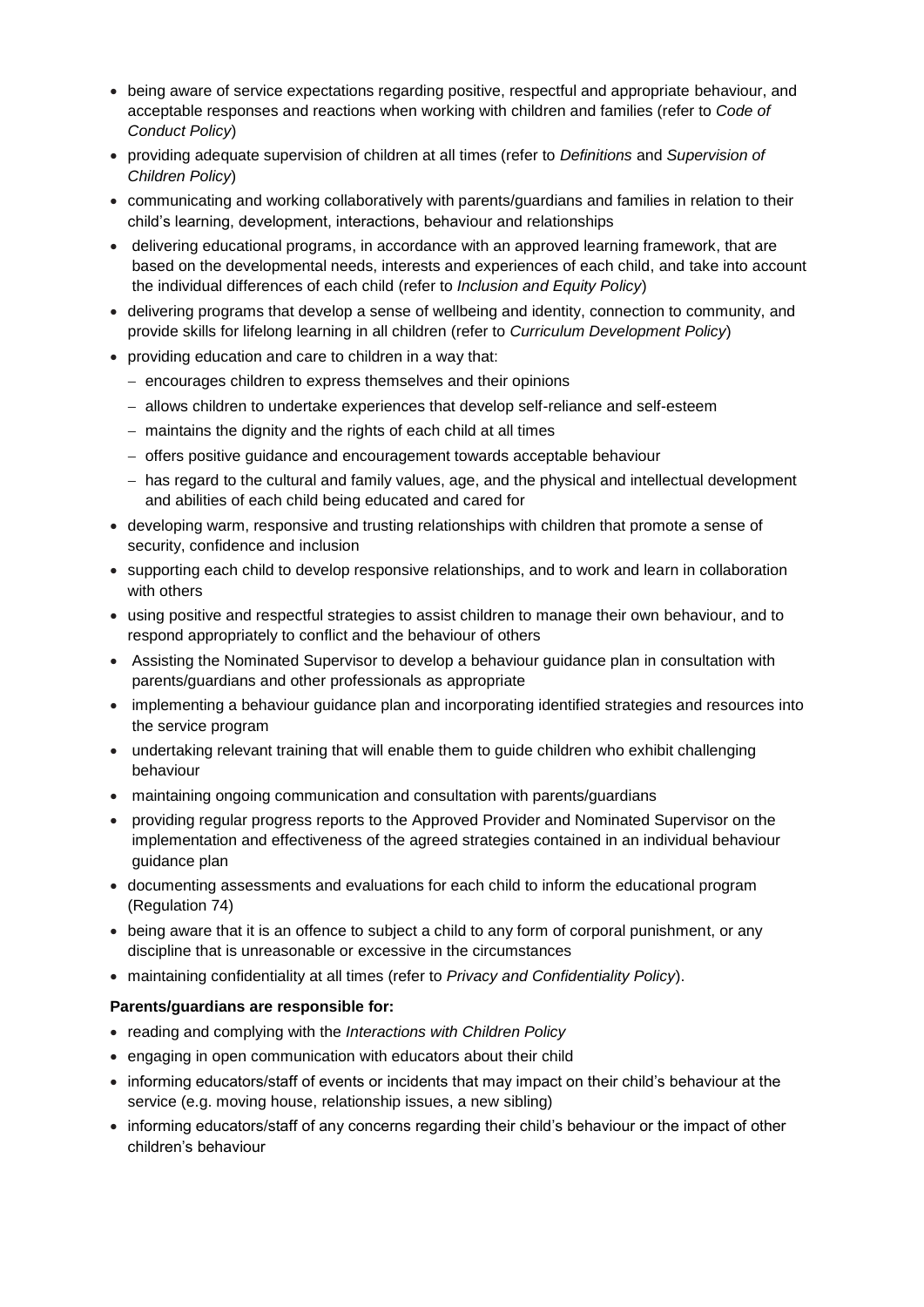• working collaboratively with educators/staff and other professionals/support agencies to develop or review an individual behaviour guidance plan for their child, where appropriate.

# **EVALUATION**

In order to assess whether the values and purposes of the policy have been achieved, the Approved Provider will:

- regularly seek feedback from everyone affected by the policy regarding its effectiveness
- monitor the implementation, compliance, complaints and incidents in relation to this policy
- keep the policy up to date with current legislation, research, policy and best practice
- revise the policy and procedures as part of the service's policy review cycle, or as required
- notify parents/guardians at least 14 days before making any changes to this policy or its procedures unless a lesser period is necessary because of a risk.

# **ATTACHMENTS**

Attachment 1: Guidelines for determining the capacity of the early childhood educators to provide a quality program that is inclusive of all children.

## **AUTHORISATION**

This policy was adopted by the Approved Provider of Summerhill Park Kindergarten on 17th June 2019.

# **REVIEW DATE:** MAY 2022

| <b>Version</b> | Date            | <b>By</b>                          | Reason for change                                                                                                            |
|----------------|-----------------|------------------------------------|------------------------------------------------------------------------------------------------------------------------------|
| 1.0            | 10 Dec 2018     | Vice<br>President                  | Initial Draft based on ELAA template<br>Review of document and endorsement by CoM.                                           |
| 1.1            | 10 May 2019     | Mira Haldun<br>(consultant)        | Minor formatting changes<br>Addition of document history table<br>Amended NQF information in documentation<br>control record |
| $\mathcal{P}$  | 17 June<br>2019 | 2019<br>President<br>(I. Griffith) | Review and endorsement by CoM                                                                                                |

## **DOCUMENT HISTORY**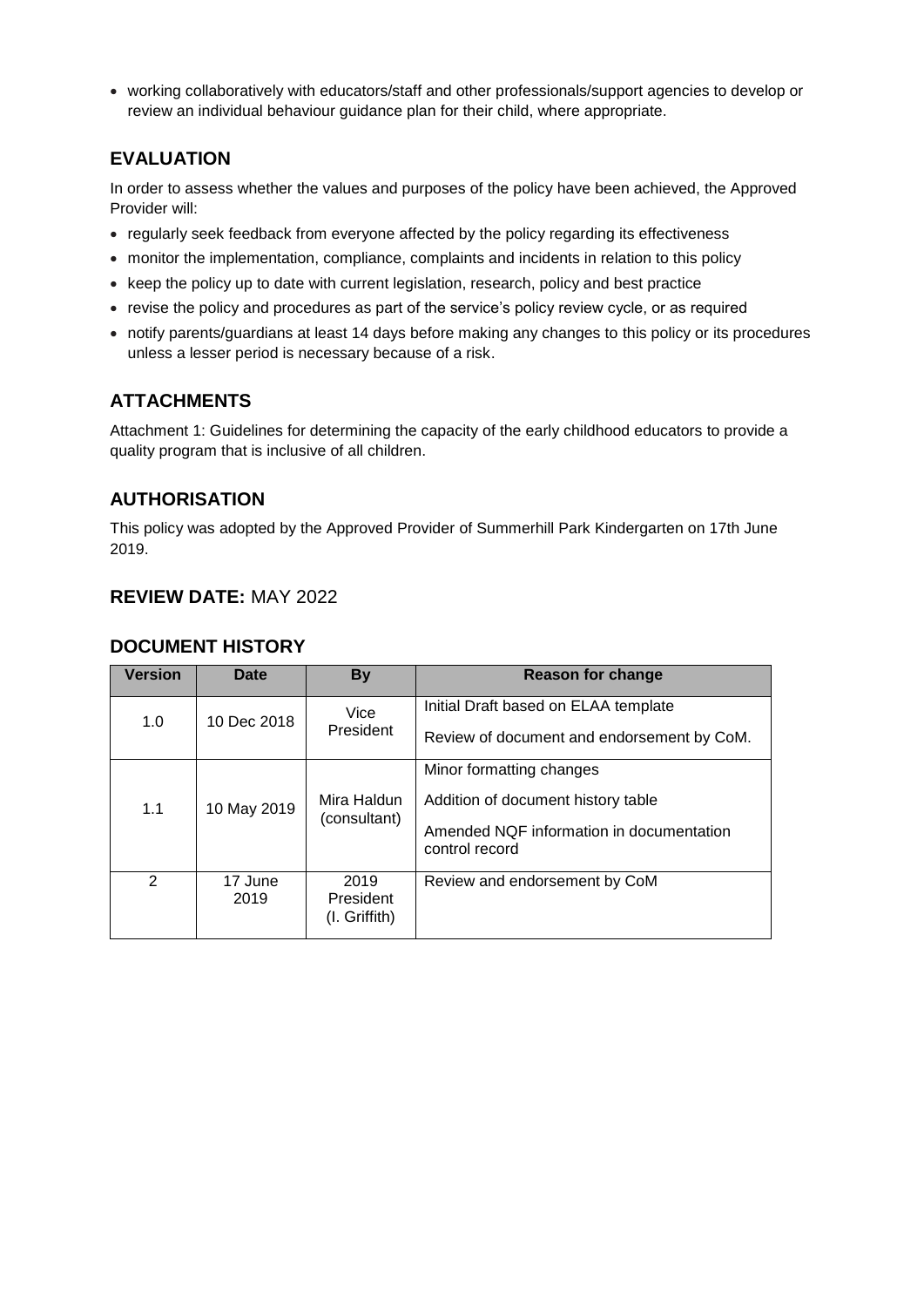## **ATTACHMENT 1**

**Guidelines for determining the capacity of the early childhood educators to provide a quality program that is inclusive of all children.**

**Summerhill Park Kindergarten uses the guidelines developed by the Department of Education and Early Childhood Development, which are set out in the document** *Kindergarten inclusion support packages – Disability, Guidelines, information and application kit***. These guidelines include the Kindergarten Inclusion Support (KIS) planning tool that allows early childhood educators to examine the capacity of the Kindergarten to provide a quality program that is inclusive of all children.** 

[Talk to Teachers]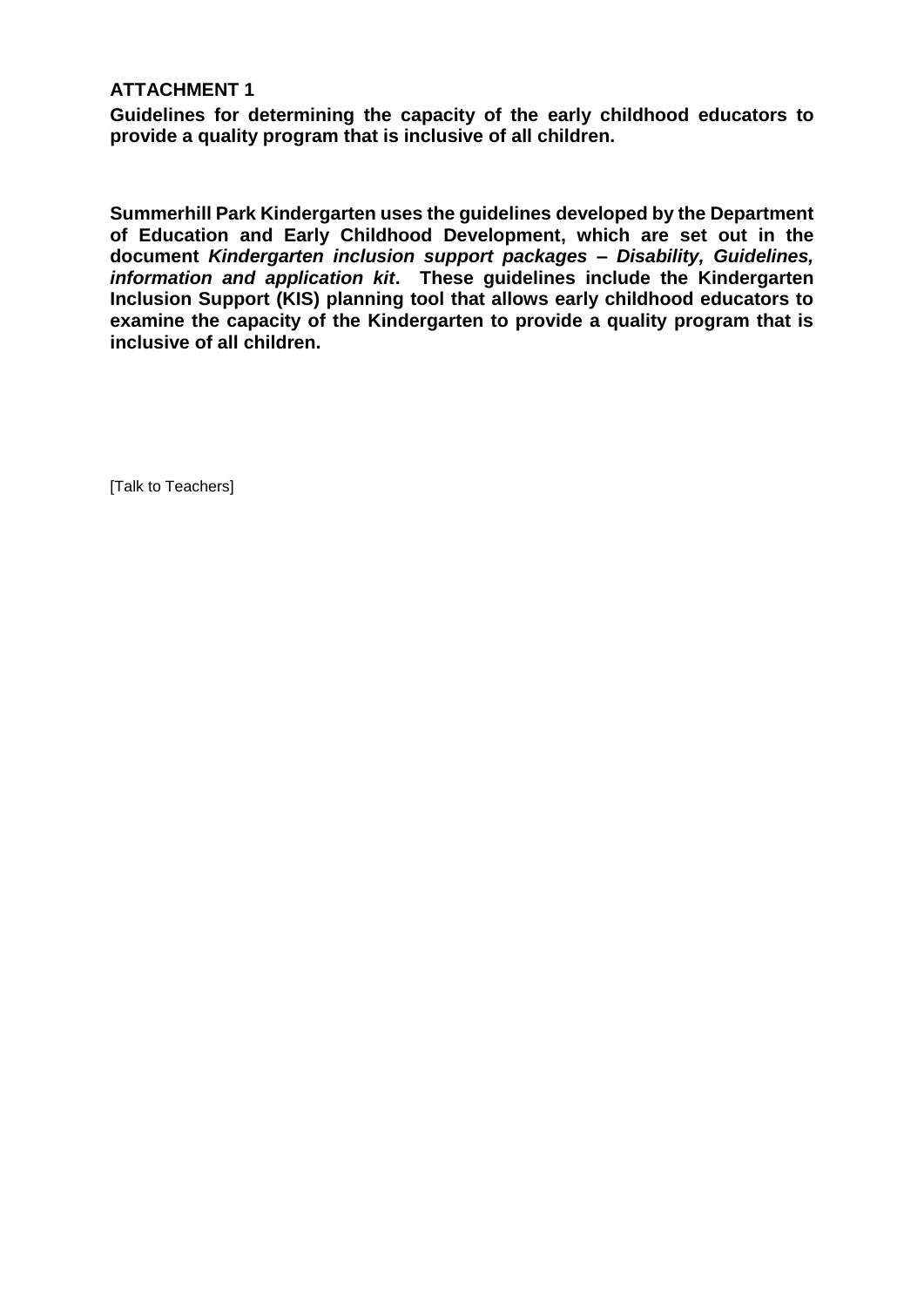# SFo8

# Section 1

| OFFICE USE ONLY                               |  |  |  |  |
|-----------------------------------------------|--|--|--|--|
| DEECD file no.                                |  |  |  |  |
| Agency file no.                               |  |  |  |  |
| Approved: Yes<br>$\mathbb{N} \circ   \quad  $ |  |  |  |  |
| Awaiting information:                         |  |  |  |  |
| Review date(s):                               |  |  |  |  |
| $\sqrt{2}$                                    |  |  |  |  |
|                                               |  |  |  |  |

# **KINDERGARTEN INCLUSION SUPPORT PLAN**

The Kindergarten Inclusion Support plan is a planning tool that examines the capacity of the early childhood educators to provide a quality program that is inclusive of all children.

For assistance with completing this plan, refer to the relevant guidelines, information and application kit*.*

The Program Support Group should first complete this Kindergarten Inclusion Support plan to determine whether or not an application is required for the:

- Kindergarten Inclusion Support Package Disability, or
- Kindergarten Inclusion Support Package Complex Medical Needs.

The Kindergarten Inclusion Support Plan must be submitted with the Kindergarten Inclusion Support packages application.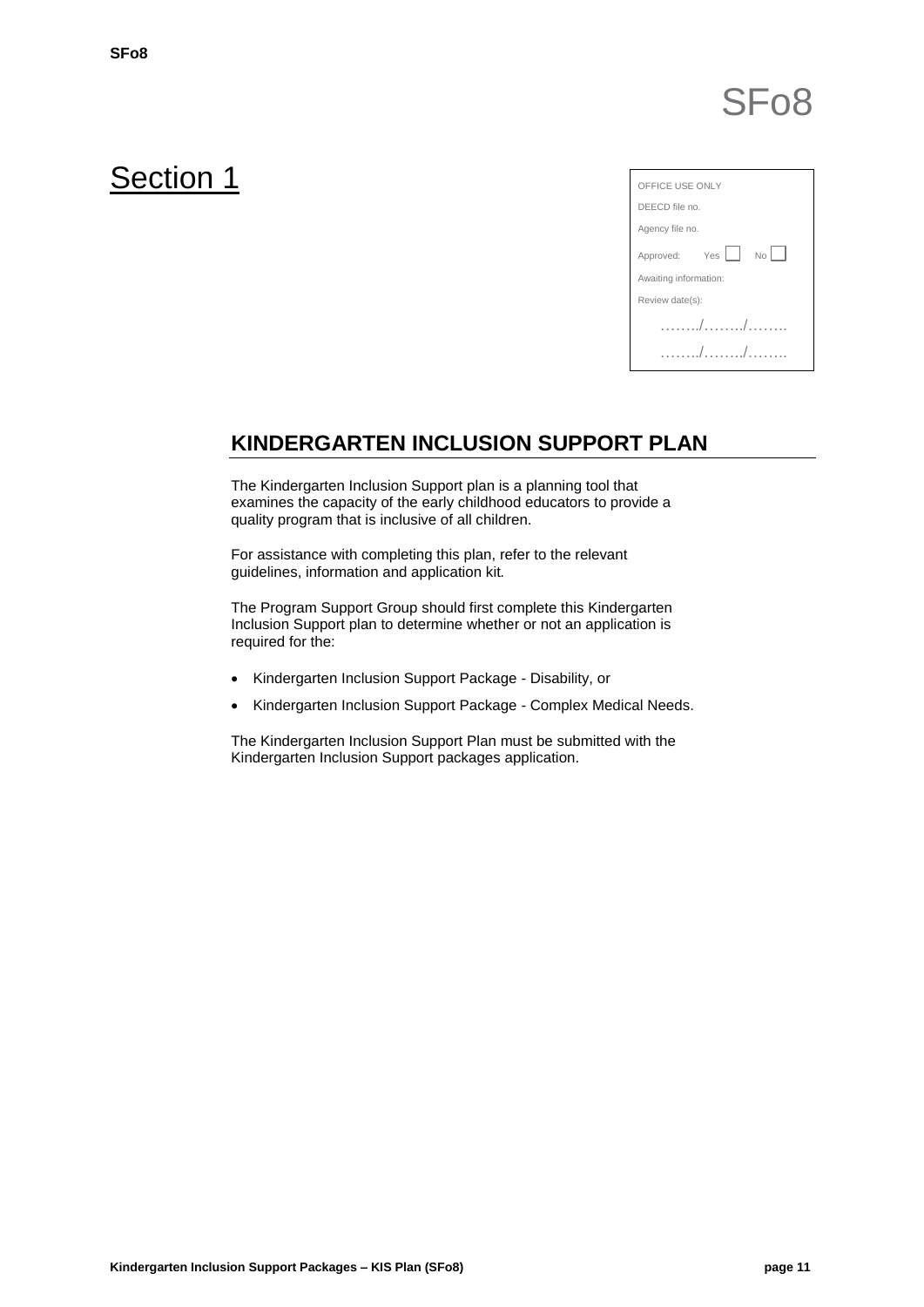**SFo8**

# Details of all persons completing this application

I declare that to the best of my knowledge this application:

- is complete
- addresses all relevant guidelines in the Kindergarten Inclusion Support Packages –Guidelines, Information and Application Kit, and
- has been completed to accurately represent the kindergarten program and the developmental abilities and needs of the child.

| Name of parent or<br>guardian 1                                                 |                        |  | Mr $\Box$ | Mrs $\Box$ | $Ms$ $\square$ |                          |                       |
|---------------------------------------------------------------------------------|------------------------|--|-----------|------------|----------------|--------------------------|-----------------------|
| Street address                                                                  |                        |  |           |            |                |                          |                       |
| Suburb                                                                          |                        |  |           |            |                | Postcode                 |                       |
| Home phone<br>number                                                            |                        |  |           | Mobile     |                | <b>Business</b><br>phone |                       |
| Signature                                                                       |                        |  |           |            |                | Date                     | $1 - 1$               |
| $Mr\Box$<br>Ms <sup>1</sup><br>Name of parent or<br>Mrs $\square$<br>guardian 2 |                        |  |           |            |                |                          |                       |
| Street address                                                                  |                        |  |           |            |                |                          |                       |
| Suburb                                                                          |                        |  |           |            |                | Postcode                 |                       |
| Home phone<br>number                                                            |                        |  |           | Mobile     |                | <b>Business</b><br>phone |                       |
| Signature                                                                       |                        |  |           |            |                | Date                     | $\sqrt{ }$            |
| Name of professional 1                                                          |                        |  |           |            |                |                          |                       |
|                                                                                 | Service/Agency name    |  |           |            |                |                          |                       |
| Role                                                                            |                        |  |           |            |                | Phone                    |                       |
| Signature                                                                       |                        |  |           |            |                | Date                     | $J \equiv -J$         |
|                                                                                 | Name of professional 2 |  |           |            |                |                          |                       |
| Service/Agency name                                                             |                        |  |           |            |                |                          |                       |
| Role                                                                            |                        |  |           |            |                | Phone                    |                       |
| Signature                                                                       |                        |  |           |            |                | Date                     | $1 - 1$               |
| Name of professional 3                                                          |                        |  |           |            |                |                          |                       |
| Service/Agency name                                                             |                        |  |           |            |                |                          |                       |
| Role                                                                            |                        |  |           |            |                | Phone:                   |                       |
| Signature                                                                       |                        |  |           |            |                | Date                     | $1$ $-1$              |
| Name of professional 4                                                          |                        |  |           |            |                |                          |                       |
| Service/Agency Name                                                             |                        |  |           |            |                |                          |                       |
| Role                                                                            |                        |  |           |            |                | Phone                    |                       |
| Signature                                                                       |                        |  |           |            |                | Date                     | $\_$ / $\_$ $\_$ $\_$ |
| Name of professional 5                                                          |                        |  |           |            |                |                          |                       |
| Service/Agency name                                                             |                        |  |           |            |                |                          |                       |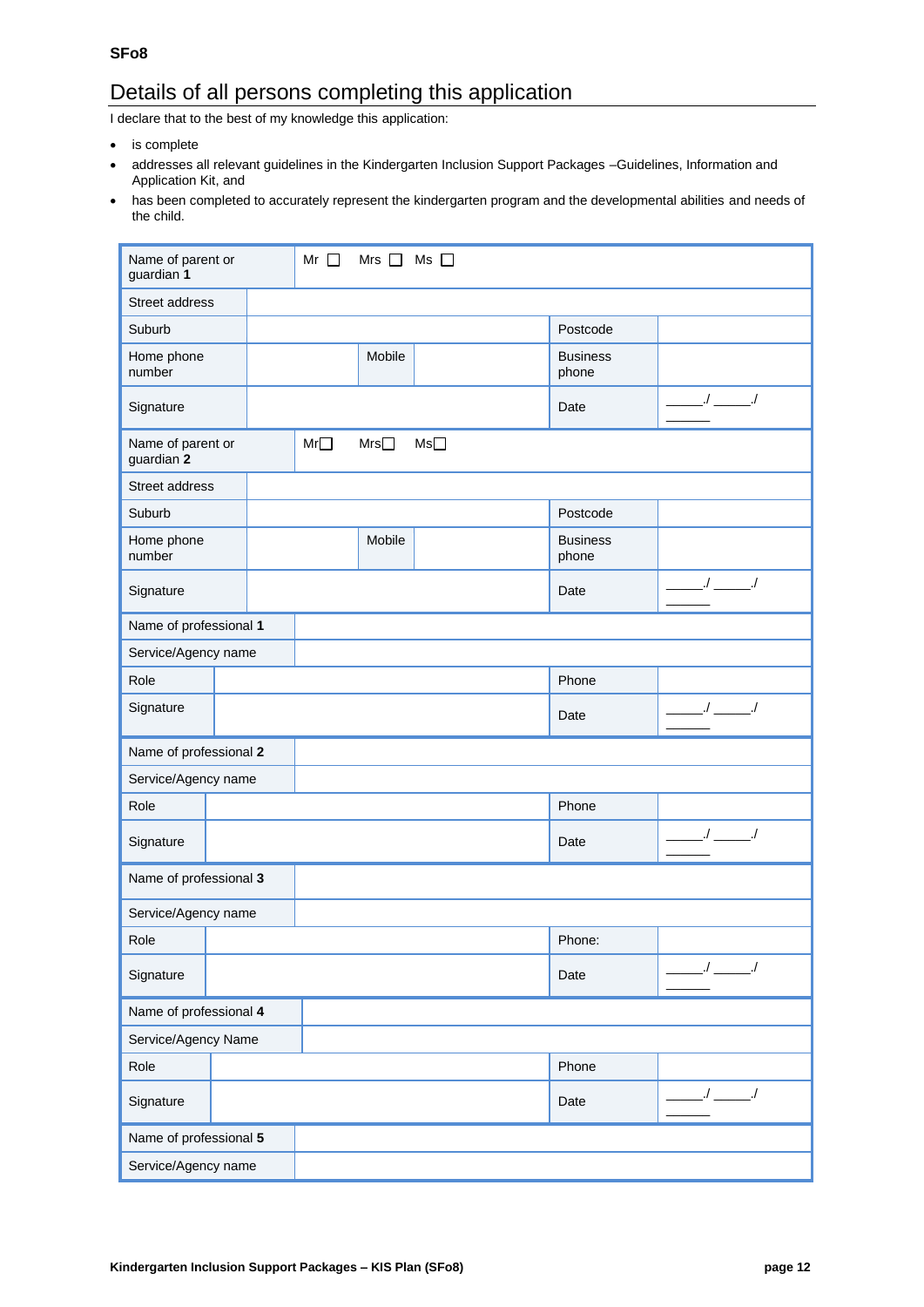| Role      | Phone |  |
|-----------|-------|--|
| Signature | Date  |  |
|           |       |  |

#### **Please copy this page and attach to the application if further details and signatures are required.**

When completing the Kindergarten Inclusion Support Plan, consider and utilise:

- the practice principles of the Victorian Early Years Learning and Development Framework, and
- the quality areas, standards and elements of the National Quality Framework.

#### **Context of the Kindergarten Program – Collect Information**

Provide background information about the context of the kindergarten program. Consider the skills and experience of the early childhood educators, management of the kindergarten, the philosophy of the kindergarten, the group of children, the program and routines and the physical environment.

Attach details of relevant National Quality Framework policies and practices in relation to inclusion, referencing the Victorian Early Years Learning and Development Framework.

#### **Context of the child – Collect Information**

Describe the child's strengths, abilities and interests. Consider the environments and types of resources that are required to support the child's learning and development.

#### **Existing resources – Question/Analyse**

Identify the existing resources that support early childhood educators to provide an inclusive program for this child and all children in the group.

Consider all of the resources available to the kindergarten. The following are some examples: the specific skills and experience of the early childhood educators that would support this child; parents; Early Childhood Intervention Services professionals; Kindergarten management e.g. Kindergarten Cluster Management (where applicable) or Committee; Local Government; Professional development opportunities; Preschool Field Officer etc.

Identify the adaptations to the program, activities, routines and environment that will be implemented.

#### **Additional Resources – Question/Analyse**

Detail any types of support that are required to include the child in the kindergarten program that cannot be provided within the existing resources available to the kindergarten and may be sought from the Kindergarten Inclusion Support packages program.

#### **Utilisation of Additional Resources – Plan**

Identify how these additional resources will be utilised to build the capacity of early childhood educators to support the inclusion of all children.

#### **Roles and Responsibilities – Plan**

Specify the roles and responsibilities in relation to providing an inclusive program for all children. Consider for example: early childhood educators; Parents; Kindergarten Cluster Management (where applicable); Committee; Childhood Intervention Services professionals, etc.

If additional staffing support has been identified as an additional resource required to support the inclusion of the child in the kindergarten program, describe how an additional assistant would work as a member of the team.